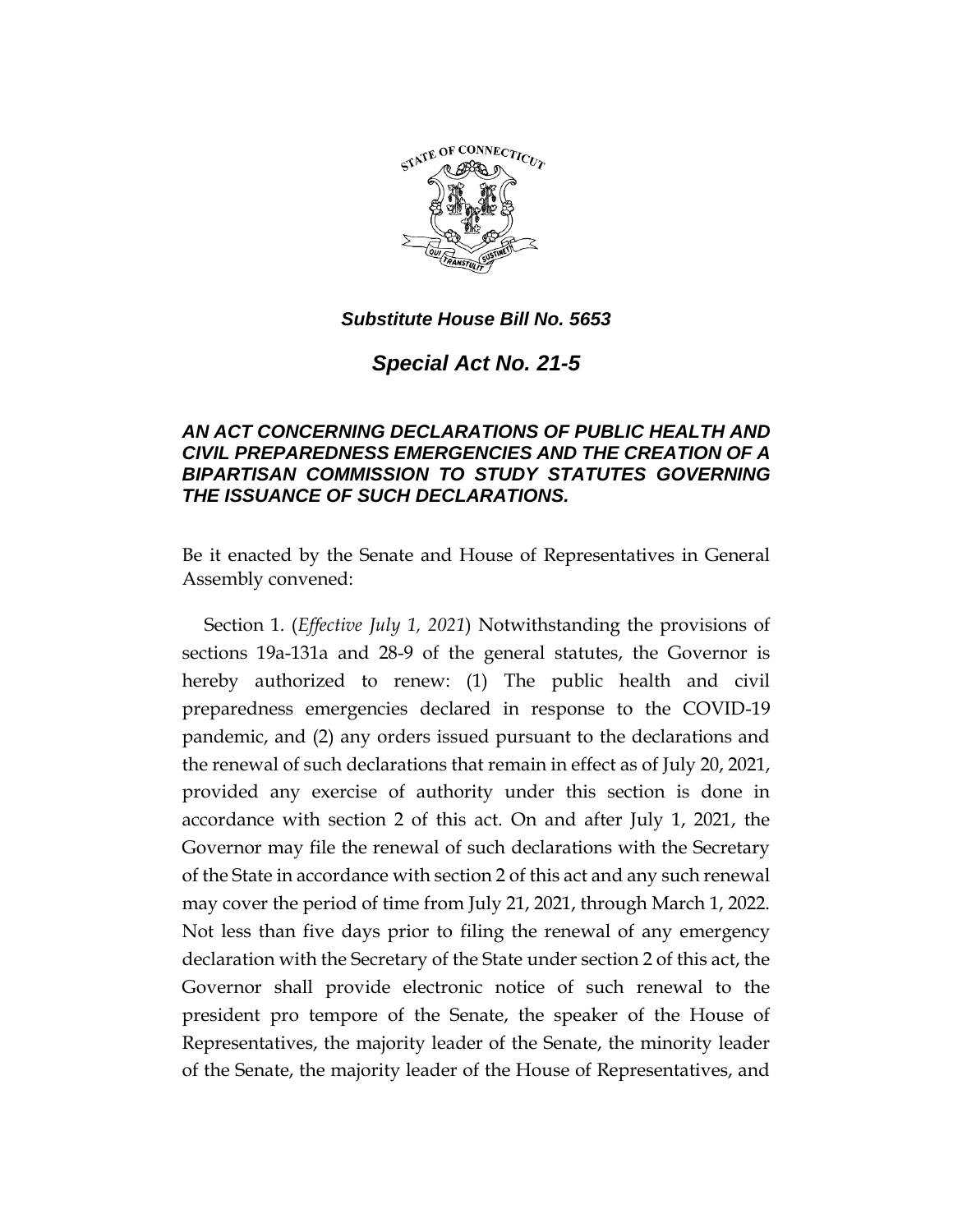the minority leader of the House of Representatives. The provisions of this section shall not limit the Governor, or any department head, state agency or municipality from exercising any authority granted under said sections of the general statutes from July 21, 2021, through March 1, 2022, provided any exercise of such authority in response to the COVID-19 pandemic is done in accordance with section 2 of this act. After March 1, 2022, nothing in this section or section 2 of this act shall affect or limit any authority conveyed pursuant to section 19a-131a or 28-9 of the general statutes. As used in this section and section 2 of this act, "COVID-19" means the respiratory disease designated by the World Health Organization on February 11, 2020, as coronavirus 2019, and any related mutation thereof recognized by said organization as a communicable respiratory disease.

Sec. 2. (*Effective July 1, 2021*) (a) The Governor may renew the public health and civil preparedness emergencies originally declared on March 10, 2020, in response to the COVID-19 pandemic, provided: (1) Any such renewed declaration shall have a duration of not more than an additional sixty days from the date of the renewed declaration if such renewal is made during a regular session of the General Assembly or not more than an additional one hundred eighty days from the date of the renewed declaration if such renewal is made when the General Assembly is not in regular session, and (2) any such renewal issued by the Governor shall cease to be effective unless approved by a majority vote of each house of the General Assembly by resolution not later than three business days after the date of filing such renewal with the Secretary of the State.

(b) Notwithstanding the provisions of sections 19a-131a and 28-9 of the general statutes, from July 21, 2021, through March 1, 2022, the Governor, or any department head, state agency or municipality may exercise any authority granted under sections 19a-131a and 28-9 of the general statutes in response to the COVID-19 pandemic, provided an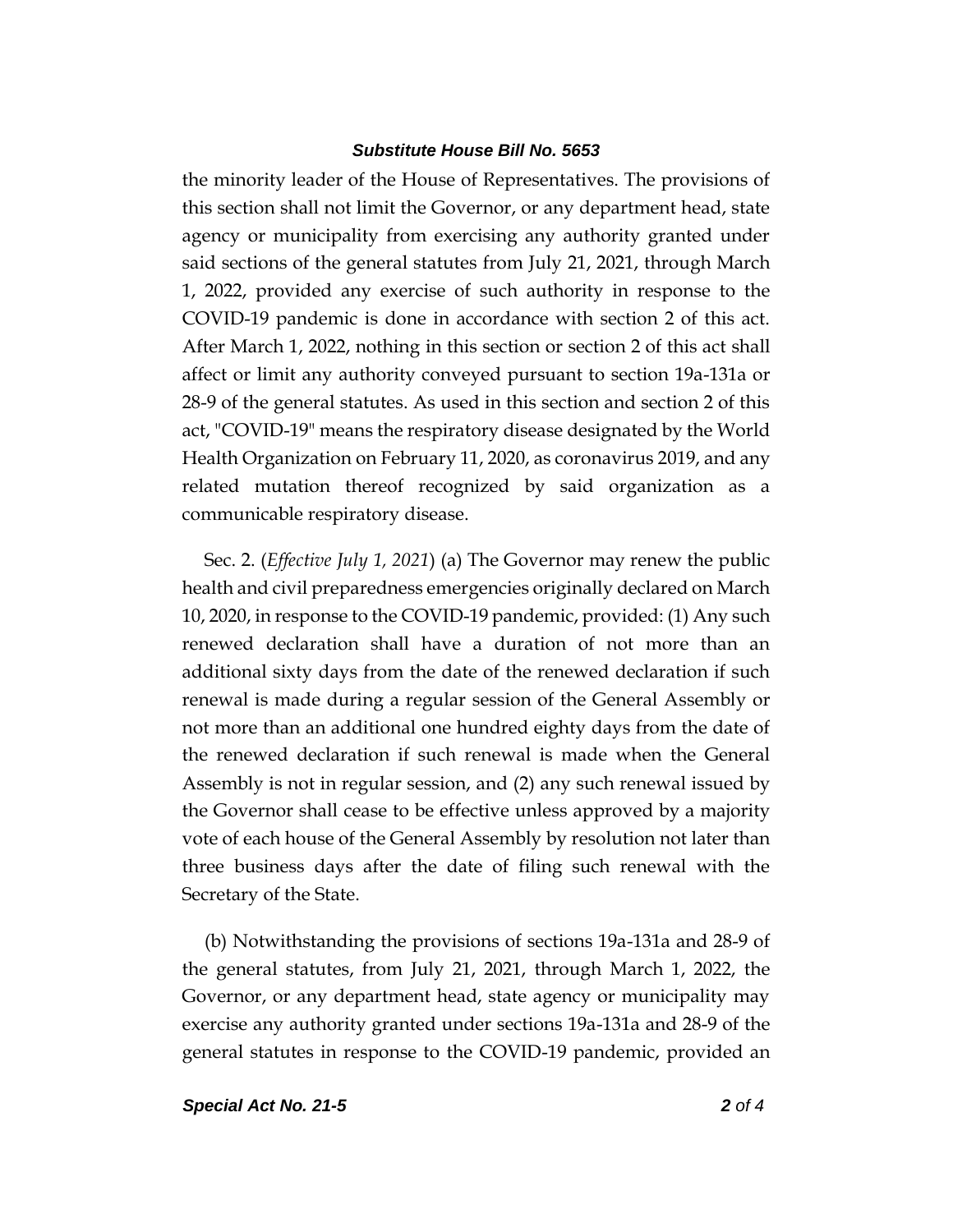executive order issued under such authority shall not exceed the duration of the emergency declaration under which it has been issued and may be disapproved by a majority vote at a meeting of a joint legislative committee consisting of the president pro tempore of the Senate, the speaker of the House of Representatives, the majority leader of the Senate, the minority leader of the Senate, the majority leader of the House of Representatives and the minority leader of the House of Representatives. Such joint legislative committee meeting may be conducted on a virtual platform that can be viewed by the public. Any disapproval of an executive order by the joint legislative committee shall not be effective unless filed with the Secretary of the State not later than thirty-six hours after the Governor's filing of the order with the Secretary of the State.

Sec. 3. (*Effective from passage*) (a) There is established a bipartisan commission to study sections 19a-131a and 28-9 of the general statutes and make recommendations on how said sections should be amended to provide greater legislative oversight of declarations of public health and civil preparedness emergencies and the exercise of executive authority pursuant to said sections.

(b) The commission shall consist of the following members:

(1) One appointed by the speaker of the House of Representatives;

(2) One appointed by the president pro tempore of the Senate;

(3) One appointed by the minority leader of the House of Representatives;

(4) One appointed by the minority leader of the Senate; and

(5) One appointed by the Governor.

(c) Any member of the commission appointed under subdivision (1),